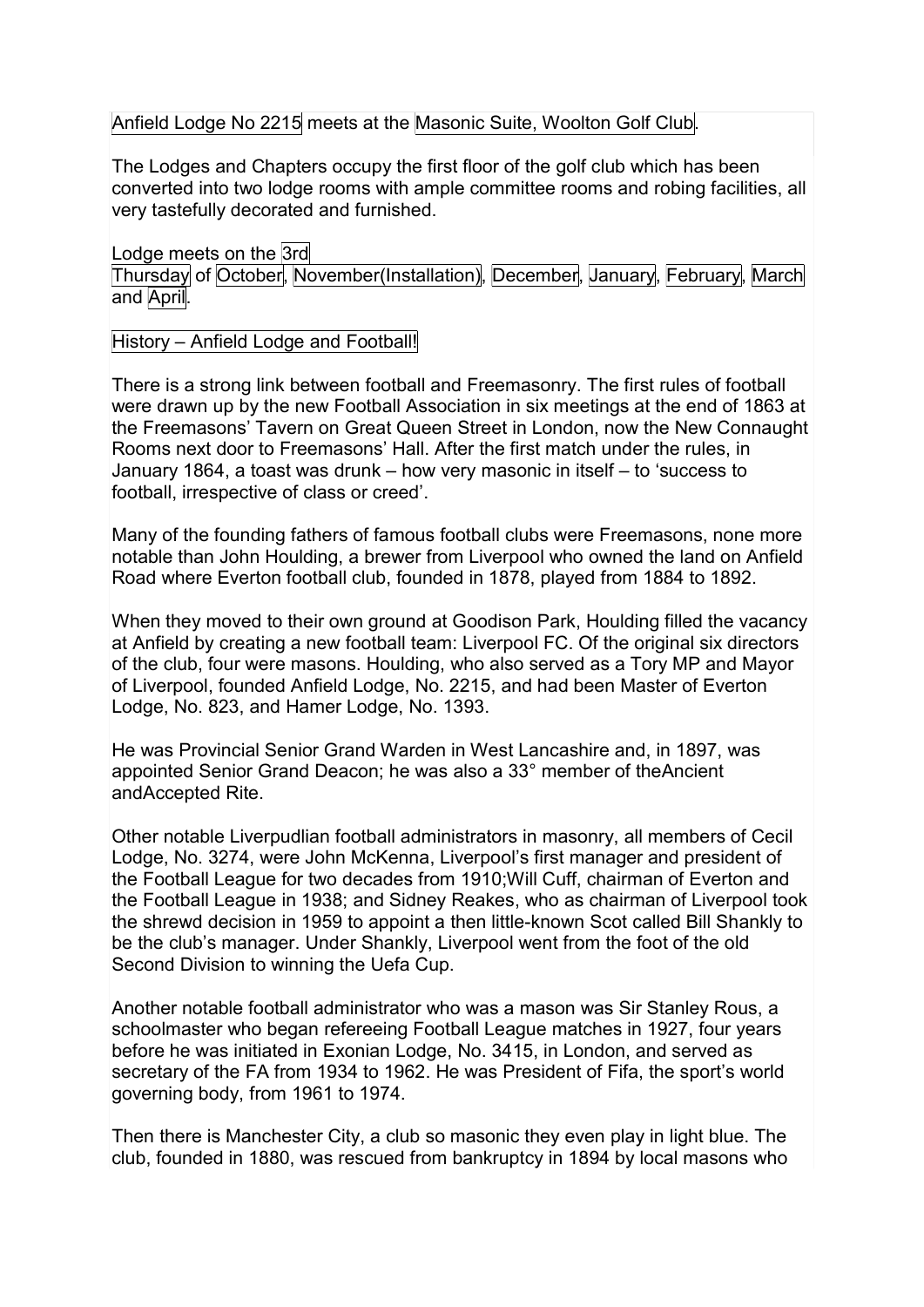asked that they change their strip from red and black to the colour of a master mason.

That is the claim, anyway, although the club's early records are patchy. By the 1960s, though, the masonic influence on the club was clear. Five of the six directors in 1965 were masons and they appointed another mason, Joe Mercer, as the club's manager.

Mercer, the son of a footballer, played for Everton and Arsenal, but war robbed him of his best years. He played twenty-six wartime international matches for England, many as captain, while serving as a sergeant-major. In 1941, he was initiated in Rivacre Lodge, No. 5805, in his home town of Ellesmere Port, but he resigned soon before the end of his playing career in 1955.

It is unknown whether the Manchester City directors were aware he was a lapsed Brother when they appointed him manager ten years later – his predecessor, Les McDowall, was also in the Craft – but it was certainly a shrewd move. In his first season at Maine Road, City won the Second Division title.

Two years later they were First Division champions.

A 1969 FA Cup victory was followed by wins in the League Cup and European Cup Winners' Cup a year later. Three years after that, England failed to qualify for the 1974 World Cup when they failed to beat Poland at Wembley (a game commentated on by Hugh Johns). Alf Ramsey fell on his sword as manager and was replaced by Mercer, one mason succeeding another to arguably the nation's toughest job.

But Sir Alf Ramsey and Joe Mercer were not the only England managers to be **Freemasons** 

Don Revie took on the job in 1974 after Mercer's brief spell as Ramsey's successor. Revie played for five clubs in his career, most notably for the strongly masonic Manchester City from 1951 to 1956, but he did not become a mason until 1965, when he was managing Leeds United, his last club. He was initiated in Leodiensis Lodge, No. 4029, in Leeds and remained a member until his death in 1989. His three years as England manager were not distinguished, with the national team failing to qualify for the 1976 European Championships or the 1978World Cup.

Ron Greenwood made amends during a five year spell as England manager from 1977-82. Greenwood took England to the 1980 European Championships and the 1982 World Cup in Spain. They began the latter with wins over France, Czechoslovakia and Kuwait and held West Germany and Spain to 0-0 draws in the second group stage, but their inability to score denied them a place in the semifinals.

Greenwood became a mason in 1956 at the end of his final season as a player, a career that took in spells at Brentford, Chelsea and Fulham. He was initiated in London at the Lodge of Proven Fellowship, No. 6225, and remained in the Craft during a long spell as West Ham United manager but resigned in 1977.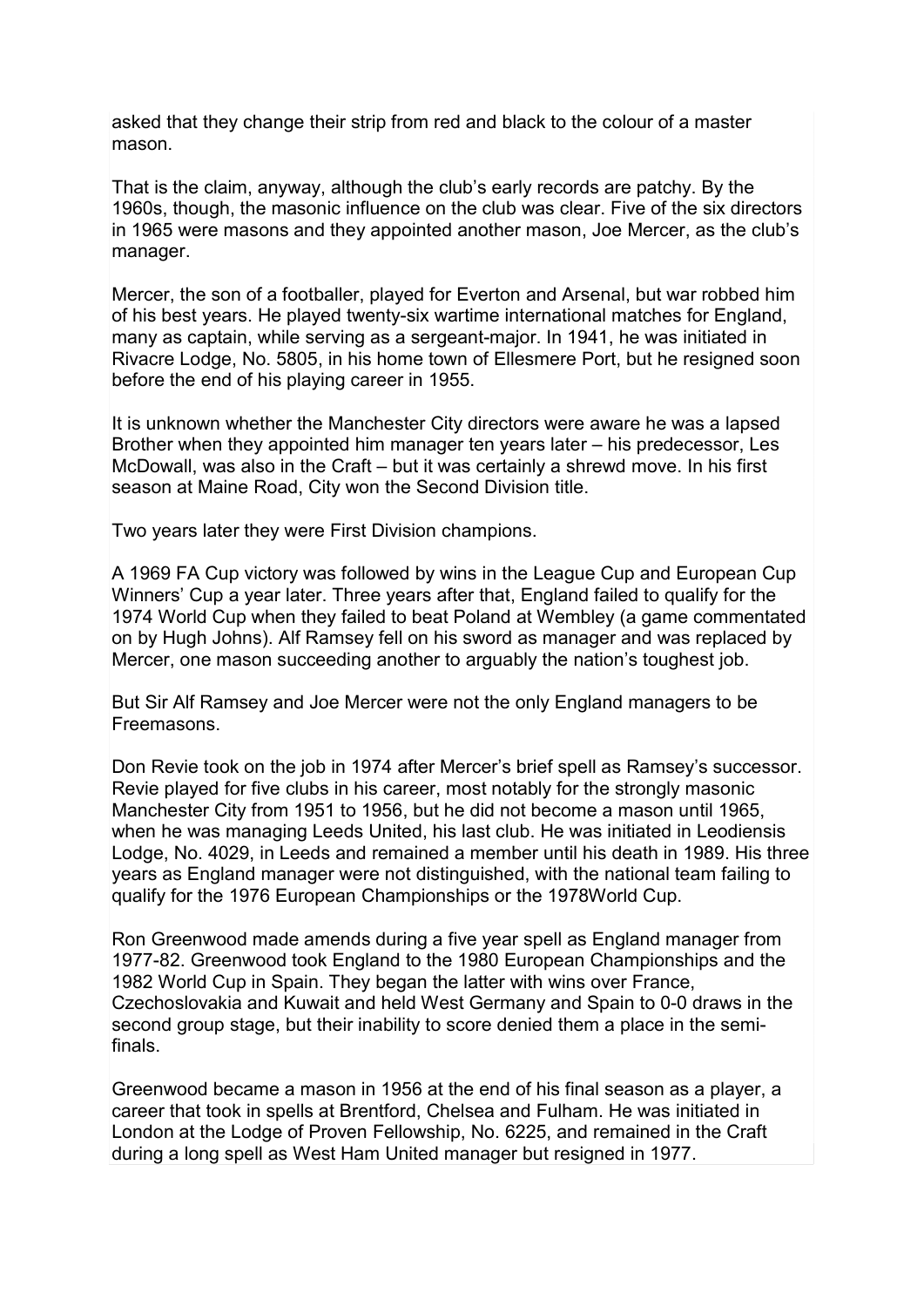You'll Never Walk Alone

David Kennedy Has Uncovered The Reds' Blue Roots

Liverpool FC is the most successful club in the history of English football, winners of eighteen First Division titles, seven FA Cups, a record five European Cups and seven League cups. In 2011, the club is scheduled to move to a new stadium at Stanley Park, but since 1892 they have played at Anfield Stadium, on a ground originally leased by one John Houlding. The original incumbent at Anfield was Everton Football Club, now Liverpool's arch rivals…

In 1882, in order to maintain the club's local competitive superiority, Everton moved from Stanley Park, a public amenity, to an enclosed ground. A meeting was held at the Sandon Hotel in Everton, which was owned by John Houlding, a successful local brewer. This resulted in Everton moving to a rented field off Priory Road. The arrangement was short lived. In 1884, the club moved to a pitch at Anfield Road, bought by Houlding from a fellow brewer called John Orrell for £6000. The outcome of the first game played by Everton at Anfield, on September 28th 1884, was a fivenil win over Earlestown. Changing facilities were situated in the Sandon Hotel.

Everton went from strength to strength at Anfield. Stands were erected and attendances topped eight thousand per game. In 1888, the club was a founding member of the Football League. In 1891, Houlding, in an attempt to recoup his investment out of Everton's ever-increasing income, raised the rent from £100 to £250 per annum and upped the interest on loans that he had made to the fledgling club. This caused great acrimony and the argument culminated in Everton decamping to nearby Goodison Park, purchased for £8000, in 1892.

Liverpool Kick Off…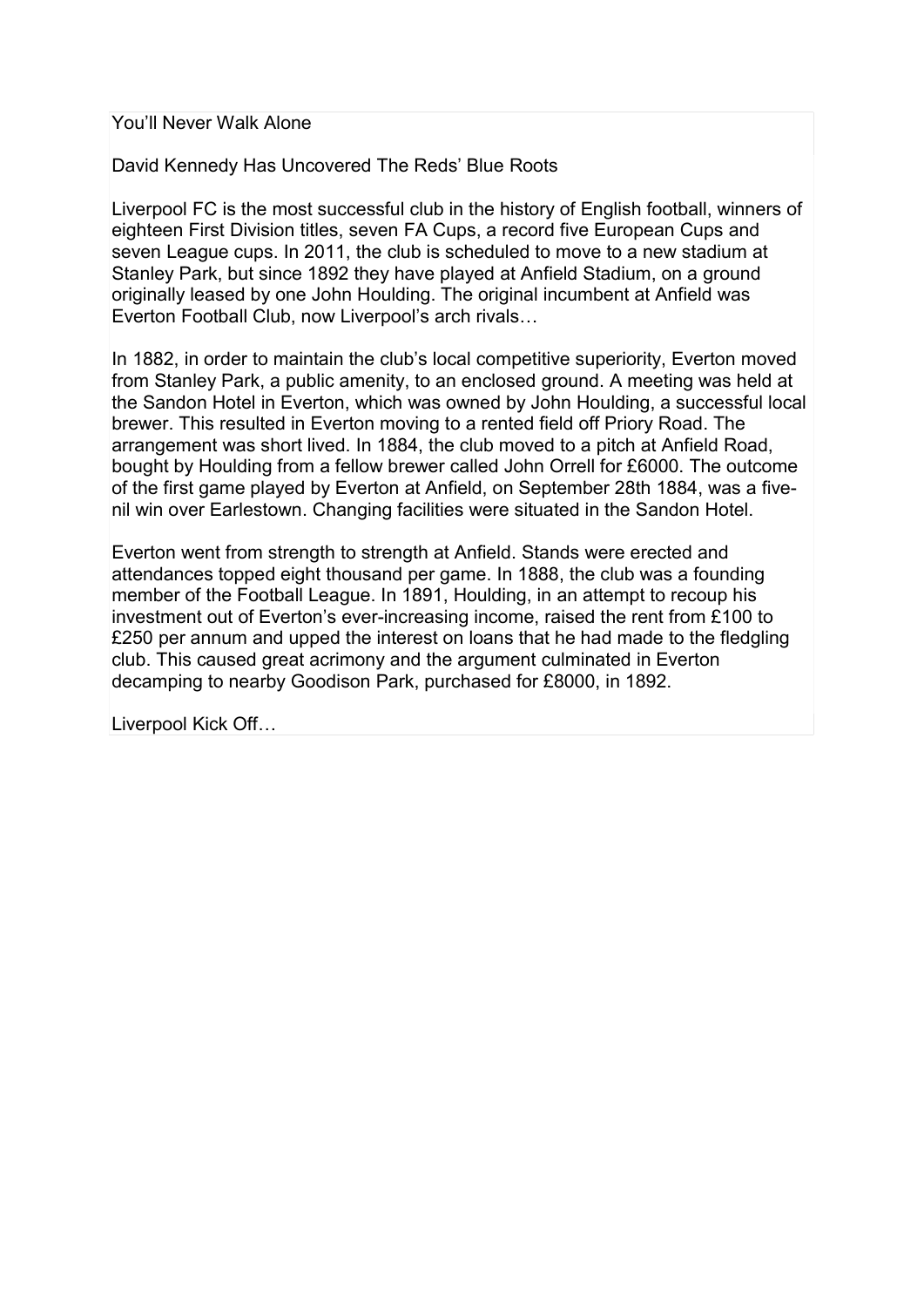

John Houlding (1833–1902)

Houlding was left the proud owner of a football ground with no football team to play on it. The solution was obvious. He created his own team, originally intended to be called Everton Athletic, but when the Football Association refused to countenance two Everton teams, Liverpool FC was born.

Playing in blue and white shirts and white shorts, until 1894 when they adopted red tops and white shorts (the familiar all red strip was only introduced in the 1960's), Liverpool played their first game at Anfield – a 'friendly' against Rotherham Town – on September 1st 1892.

The Liverpool Daily Post reported that, 'Amidst applause, Councillor J. Houlding started the ball…' We are left to wonder whether he kicked-off with the left foot. Liverpool won, six-one. The first goal ever scored for the club was by a player called McVean – most of the players had been acquired from the Scottish League and were known as 'The Team of the Macs.' The ground had a capacity of twenty thousand, but only a hundred supporters turned out for Liverpool's debut. The situation improved, rapidly and radically. Liverpool won the Lancashire League in their first season and were promoted to the Football League Second Division for1893-94. They ended it as Division champions. Promoted to the First Division, they were League Champions for the first time in 1900-1901.

Goals Are Achieved…

John Houlding was an active Freemason. He was also an Alderman, a Tory MP and subsequently Mayor of Liverpool. He was elected Senior Grand Deacon in the same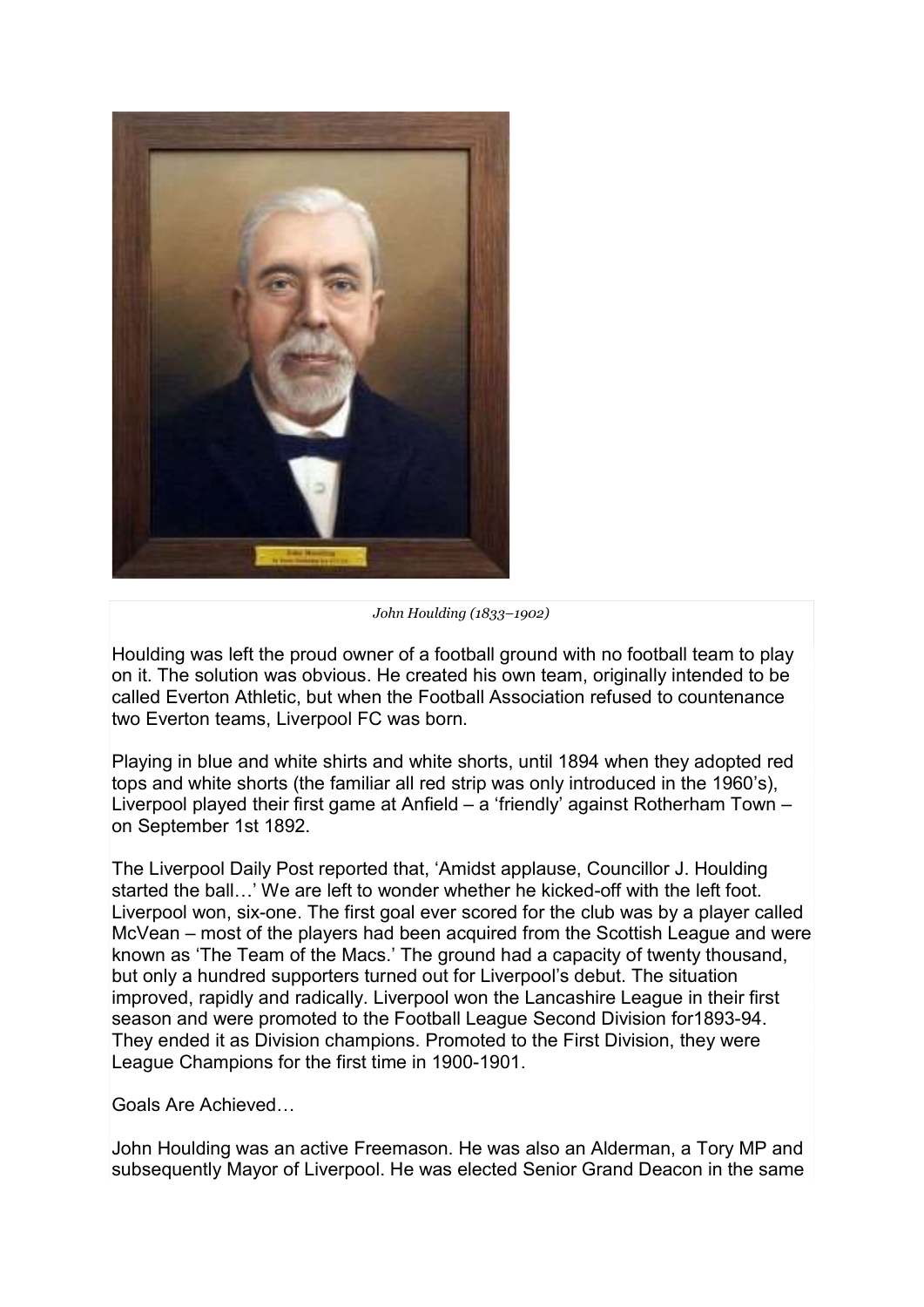year that he was Mayor, 1897. He had already held the office of Provincial Senior Grand Warden in West Lancashire and was a Past Master of Everton Lodge, No. 823; Hamer Lodge, No. 1393, and Anfield Lodge, No. 2215, of which he was a founder. Shortly before his death in 1902, he was a founder of Sir Walter Raleigh Lodge, No. 2837, along with an old friend and fellow shareholder in Liverpool FC, the then Conservative Member of Parliament for Liverpool, Sir John Wilcox.

Houlding's obituary in The Liverpool Courier noted that 'Of the various and multitudinous orders and high degrees of the craft – including that known as the 'Thirty Three Degree' – there were very few that Mr. Houlding had not passed or held at one time or another in his Masonic career,' click here for more details on funeral and memorial service.

Houlding's brethren had rallied round to support him in the establishment of the club. Out of the original forty-six subscribers seventeen were Freemasons. The Lodges most closely associated with the club in its earliest days were: Sincerity Lodge, No. 292, and Everton and Anfield Lodges, as mentioned above. Of the original six directors, four were local Freemasons: Houlding himself, John James Ramsey, John McKenna and John Ashbury. Even after Houlding's death, the Masonic presence on the board continued to be strong right up to the outbreak of the Great War. Between 1892 and 1914, fifteen out of Liverpool's twenty-three directors were Freemasons.



Oakfield Road, Anfield. Sandon Hotel on the left.

At one end of the ground was a banked stand which was officially named the Spion Kop in 1906, commemorating a hill in Natal where over three hundred men of the Lancashire Regiment had been killed in a battle during the Second Boer War. The Kop was enlarged over the years until it could accommodate twenty-eight thousand spectators. Safety improvements following the 1989 Hillsborough disaster reduced the capacity and it was finally replaced by an all-seater stand, still on a single tier, which holds over twelve thousand..

It was in remembrance of the ninety-six Liverpool fans who died at Hillsborough that the flames were added to the Club's crest, which depicts the Liver Bird surmounted by the 'Shankly Gates' – named after one of the club's greatest managers, Bill Shankly, under whose guidance Liverpool won three League titles, two FA Cups and